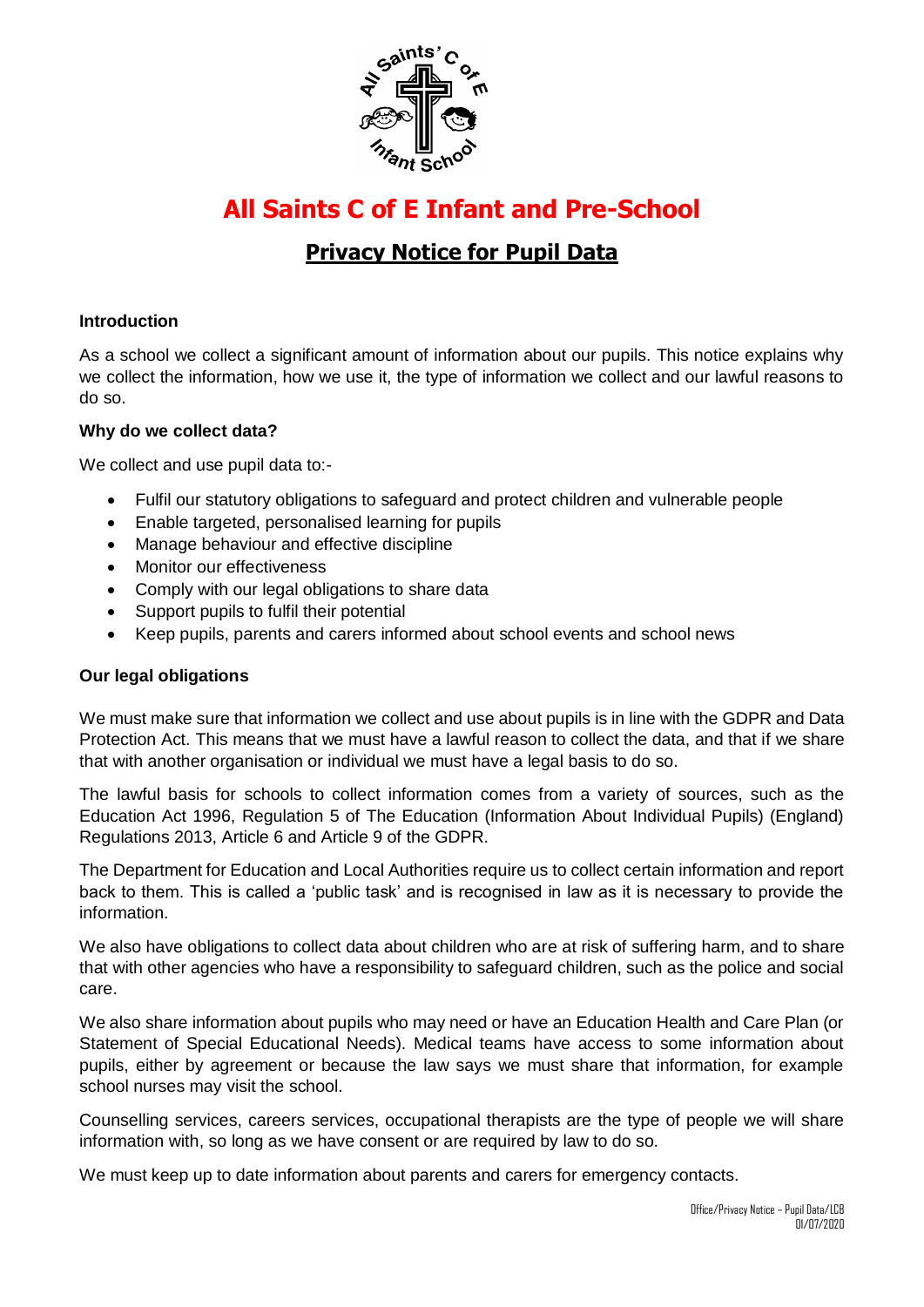#### **How we use the data**

In school we also use various third party tools to make sure that pupils best interests are advanced. We also record details about progress, attainment and pupil development to support future planning and learning.

We use software to track progress and attainment.

We use data to manage and monitor pastoral needs and attendance/absences so that suitable strategies can be planned if required.

We use financial software to manage school budgets, which may include some pupil data.

Data can be used to monitor school effectiveness, the impact of intervention and learning styles across groups of pupils as well as individual children.

We may use consultants, experts and other advisors to assist the school in fulfilling its obligations and to help run the School properly. We might need to share pupil information with them if this is relevant to their work.

We also use contact information to keep pupils, parents, carers up to date about school events such as ParentMail and Our School App.

#### **What type of data is collected?**

The DfE and government requires us to collect a lot of data by law, so that they can monitor and support schools more widely, as well as checking on individual schools effectiveness.

The categories of pupil information that the school collects, holds and shares include the following:

- $\circ$  Personal information e.g. names, pupil numbers and addresses
- $\circ$  Characteristics e.g. ethnicity, language, nationality, country of birth and free school meal eligibility
- $\circ$  Attendance information e.g. number of absences and absence reasons
- $\circ$  Assessment information e.g. national curriculum assessment results
- o Relevant medical information and social care
- o Information relating to SEND and health needs
- $\circ$  Behavioural information e.g. number of temporary exclusions
- o CCTV, photos and video recordings of you are also personal information.

#### **The National Pupil Database (NPD)**

The NPD is owned and managed by the Department for Education and contains information about pupils in schools in England. It provides invaluable evidence on educational performance to inform independent research, as well as studies commissioned by the Department. It is held in electronic format for statistical purposes. This information is securely collected from a range of sources including schools, local authorities and awarding bodies.

We are required by law, to provide information about our pupils to the DfE as part of statutory data collections such as the school census and early years' census. Some of this information is then stored in the NPD. The law that allows this is the Education (Information About Individual Pupils) (England) Regulations 2013.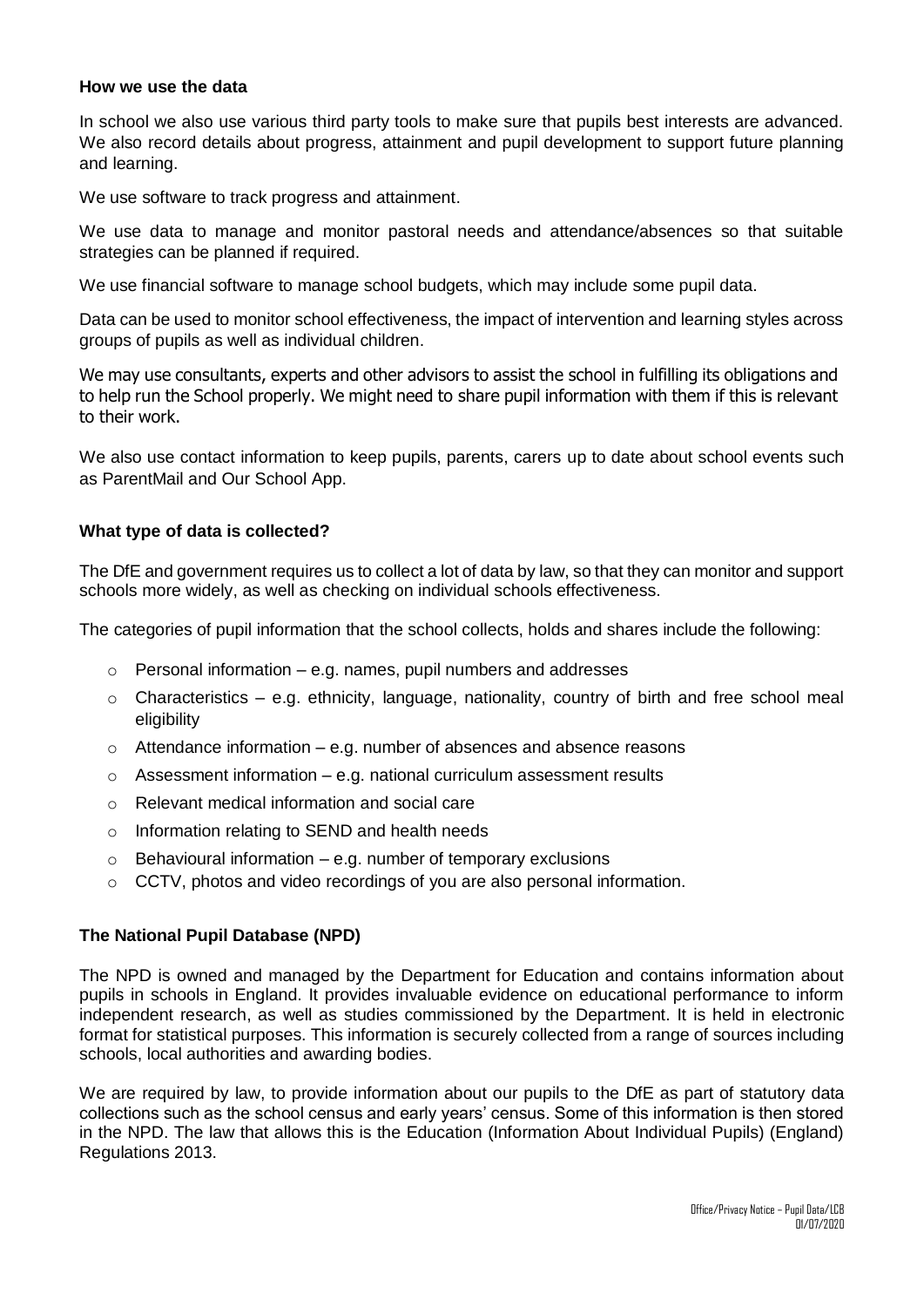To find out more about the pupil information we share with the department, for the purpose of data collections, go to [https://www.gov.uk/education/data-collection-and-censuses-for-schools.](https://www.gov.uk/education/data-collection-and-censuses-for-schools)

To find out more about the NPD, go to [https://www.gov.uk/government/publications/national-pupil](https://www.gov.uk/government/publications/national-pupil-database-user-guide-and-supporting-information)[database-user-guide-and-supporting-information.](https://www.gov.uk/government/publications/national-pupil-database-user-guide-and-supporting-information)

The department may share information about our pupils from the NPD with third parties who promote the education or well-being of children in England by:

- conducting research or analysis
- producing statistics
- providing information, advice or guidance

The Department has robust processes in place to ensure the confidentiality of our data is maintained and there are stringent controls in place regarding access and use of the data. Decisions on whether DfE releases data to third parties are subject to a strict approval process and based on a detailed assessment of:

- who is requesting the data
- the purpose for which it is required
- the level and sensitivity of data requested: and
- the arrangements in place to store and handle the data

To be granted access to pupil information, organisations must comply with strict terms and conditions covering the confidentiality and handling of the data, security arrangements and retention and use of the data.

For more information about the department's data sharing process, please visit: <https://www.gov.uk/data-protection-how-we-collect-and-share-research-data>

For information about which organisations the department has provided pupil information, (and for which project), please visit the following website: <https://www.gov.uk/government/publications/national-pupil-database-requests-received>

To contact DfE: <https://www.gov.uk/contact-dfe>

#### **Requesting access to your personal data**

Under data protection legislation, parents and pupils have the right to request access to information about them that we hold. To make a request for your personal information, or be given access to your child's educational record, contact [office@huthwaiteallsaints.notts.sch.uk](mailto:office@huthwaiteallsaints.notts.sch.uk) or telephone 01623 459199.

You also have the right to:

- object to processing of personal data that is likely to cause, or is causing, damage or distress
- prevent processing for the purpose of direct marketing
- object to decisions being taken by automated means
- in certain circumstances, have inaccurate personal data rectified, blocked, erased or destroyed; and
- claim compensation for damages caused by a breach of the Data Protection regulations

If you have a concern about the way we are collecting or using your personal data, you should raise your concern with us in the first instance or directly to the Information Commissioner's Office at <https://ico.org.uk/concerns/>